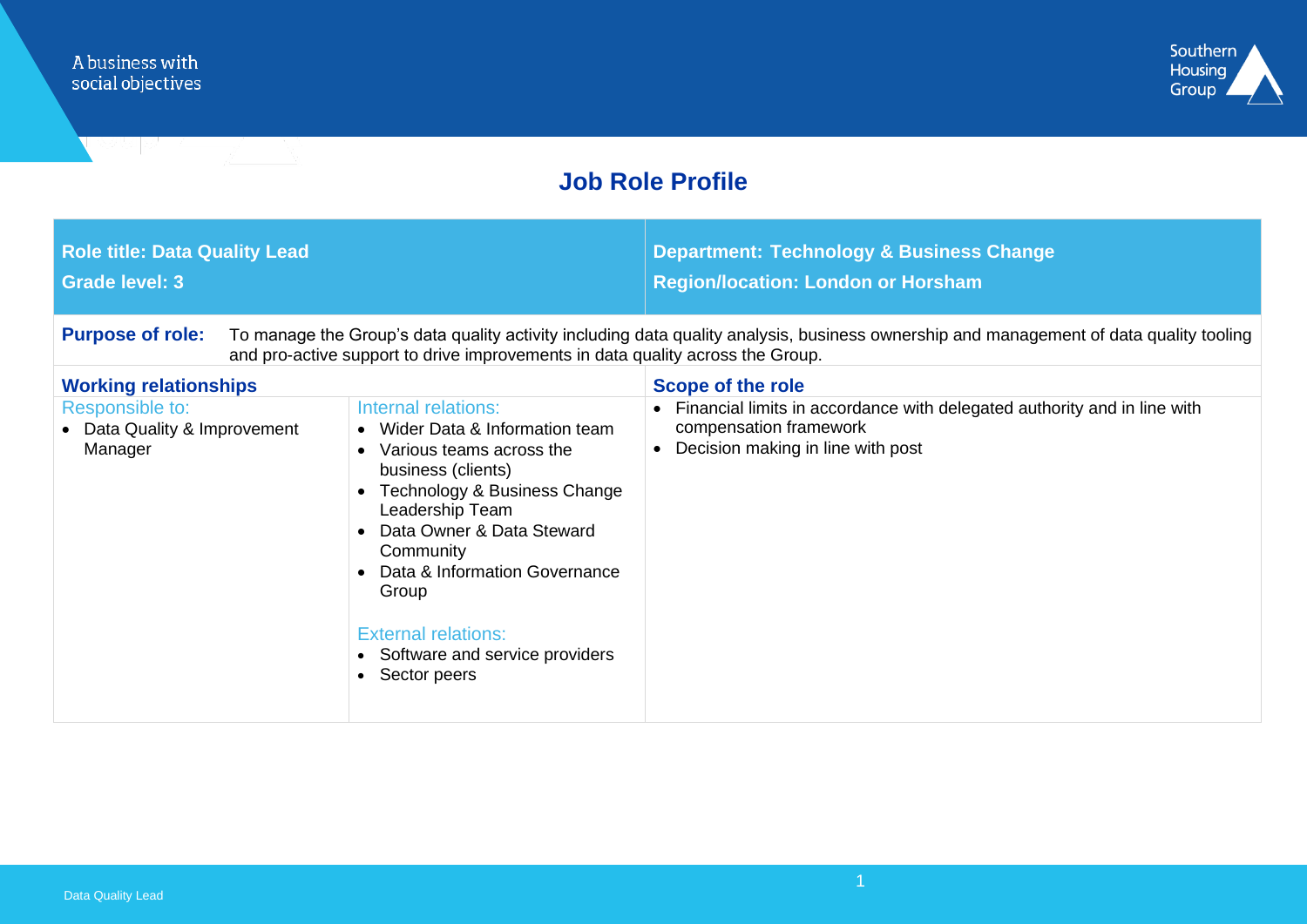

### **Role expectations and responsibilities that contribute to the successful delivery of our Corporate Strategy**

#### **Key responsibilities:**

- Business ownership over the Group's data quality tooling including supplier, user, access, and licence management.
- With Data & Information Governance Officer, ensures data quality rules are established and approved by Data Owners.
- Liaises with data quality tool supplier to ensure tool is configured and programmed as required to deliver against requirements of Data Owners & Stewards and Data & Information Governance team.
- Through ever-decreasing reliance on data quality tool supplier, takes on responsibility for ensuring tool is configured and programmed as required to deliver against requirements of Data Owners & Stewards and Data & Information Governance team.
- Works with Data Engineer and other relevant colleagues to ensure required data interfaces with data quality tool.
- Provides training on Data Quality tool to enable self-service
- Provides data quality KPIs and reporting not least to the Data & Information Governance Group
- Pro-active identification of data-quality issues and resolution of those issues working with relevant Data Owners, Data Stewards any other colleagues as required.
- Supports local initiatives to improve data quality issues.
- Leads internal data quality audits and supports third-party data quality auditors as required
- Build strong relationships across functional areas
- Share knowledge and expertise across the business

#### **Note:**

No job description can be entirely comprehensive and the jobholder will be expected to carry out such other duties as may be required from time to time and are broadly consistent with the job description and status of the post within the organisation.

You will be expected to carry out all duties in the context of and in compliance with the Group's Diversity and Health and Safety Policies.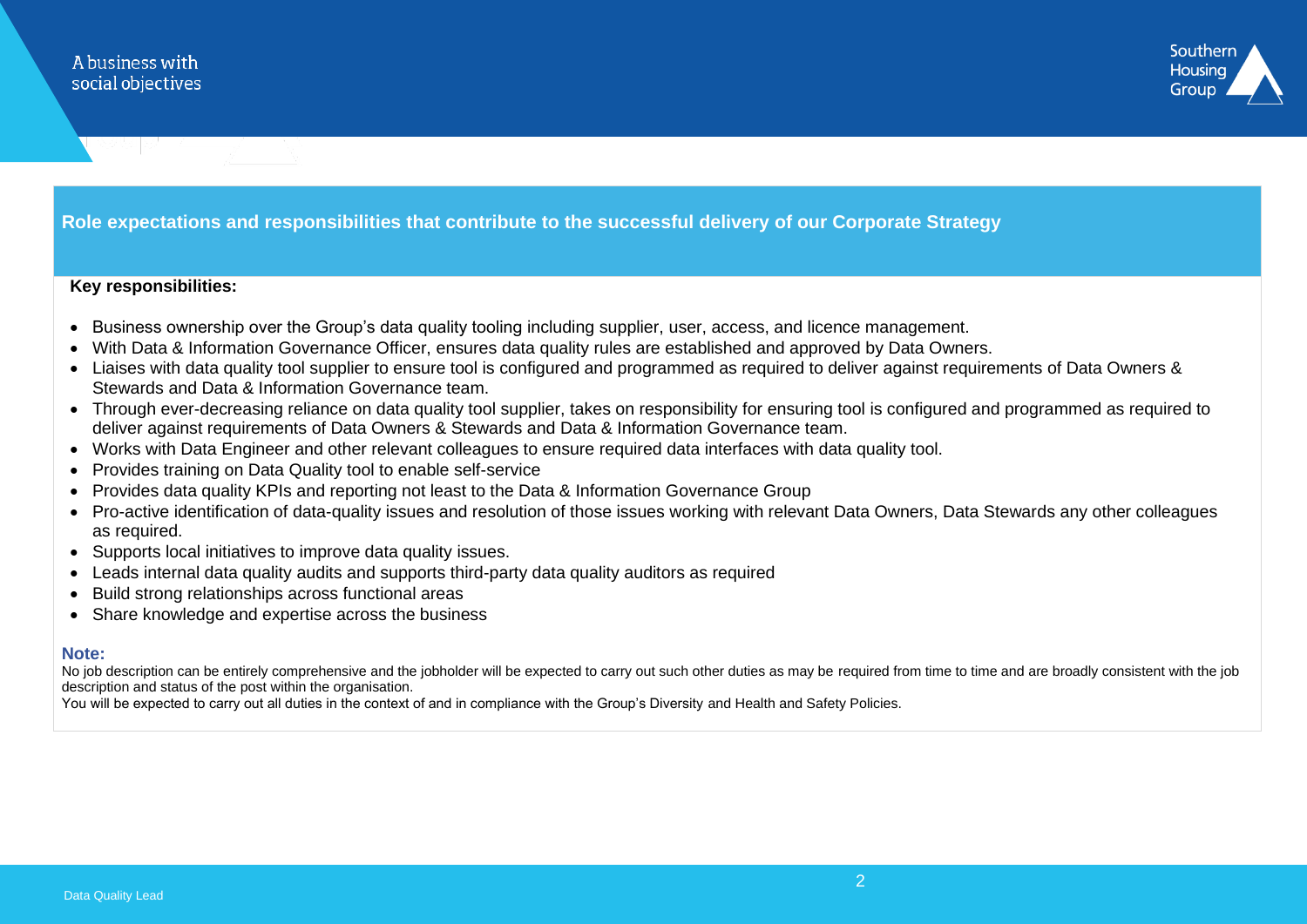

## **Person profile**

| <b>Attributes</b>                                 | <b>Essential</b>                                                                                                                                                                                                                                                                                                                                                                                                                                                                                                                                                                                                                                                                                                                                                                                                                                                                                                                                                                                                                                                                                                                                                                                                  | <b>Desirable</b>                                                                                                                                                                                                                                                                                                                                                                                                |
|---------------------------------------------------|-------------------------------------------------------------------------------------------------------------------------------------------------------------------------------------------------------------------------------------------------------------------------------------------------------------------------------------------------------------------------------------------------------------------------------------------------------------------------------------------------------------------------------------------------------------------------------------------------------------------------------------------------------------------------------------------------------------------------------------------------------------------------------------------------------------------------------------------------------------------------------------------------------------------------------------------------------------------------------------------------------------------------------------------------------------------------------------------------------------------------------------------------------------------------------------------------------------------|-----------------------------------------------------------------------------------------------------------------------------------------------------------------------------------------------------------------------------------------------------------------------------------------------------------------------------------------------------------------------------------------------------------------|
| 1. Skills, knowledge,<br>experience and abilities | Solid understanding of data quality concepts;<br>experience of managing, controlling, reporting data<br>quality and integrity<br>Data quality tooling experience<br>Development and reporting of data quality KPIs<br>Agreement and deployment of formal data quality<br>processes, quality rules, metrics, models, data<br>maintenance and standards<br>Good understanding of data lineage concepts<br>Experience of working with large data sets including<br>identification and correction of inconsistencies<br>Data design and creation as a minimum standard,<br>with the ability to manipulate fields, insert, delete,<br>and move data, including experience of writing<br>scripts to query and update databases<br>Production of high-quality technical and non-<br>technical documentation<br>Minimum intermediate MS Excel skills<br>2-3 years in data quality environments<br>• Strong analytical, conceptual, and problem-solving<br>abilities<br>Attention to detail<br>Stakeholder collaboration & communication<br>Possesses strong oral and written communication<br>skills, clearly and accurately<br>Communicating complex and/or technical<br>information to both technical and non-technical | • Understanding of Housing associations and RSLs<br>Experience of securely transferring data between on<br>premise environments and cloud environments<br>• Integration tools and languages<br>Reporting BI solutions (including SQL Server, SSIS, SSRS<br>and SAAS)<br>• SQL, with table design and creation as a minimum<br>standard, with the ability to manipulate fields, insert, delete,<br>and move data |